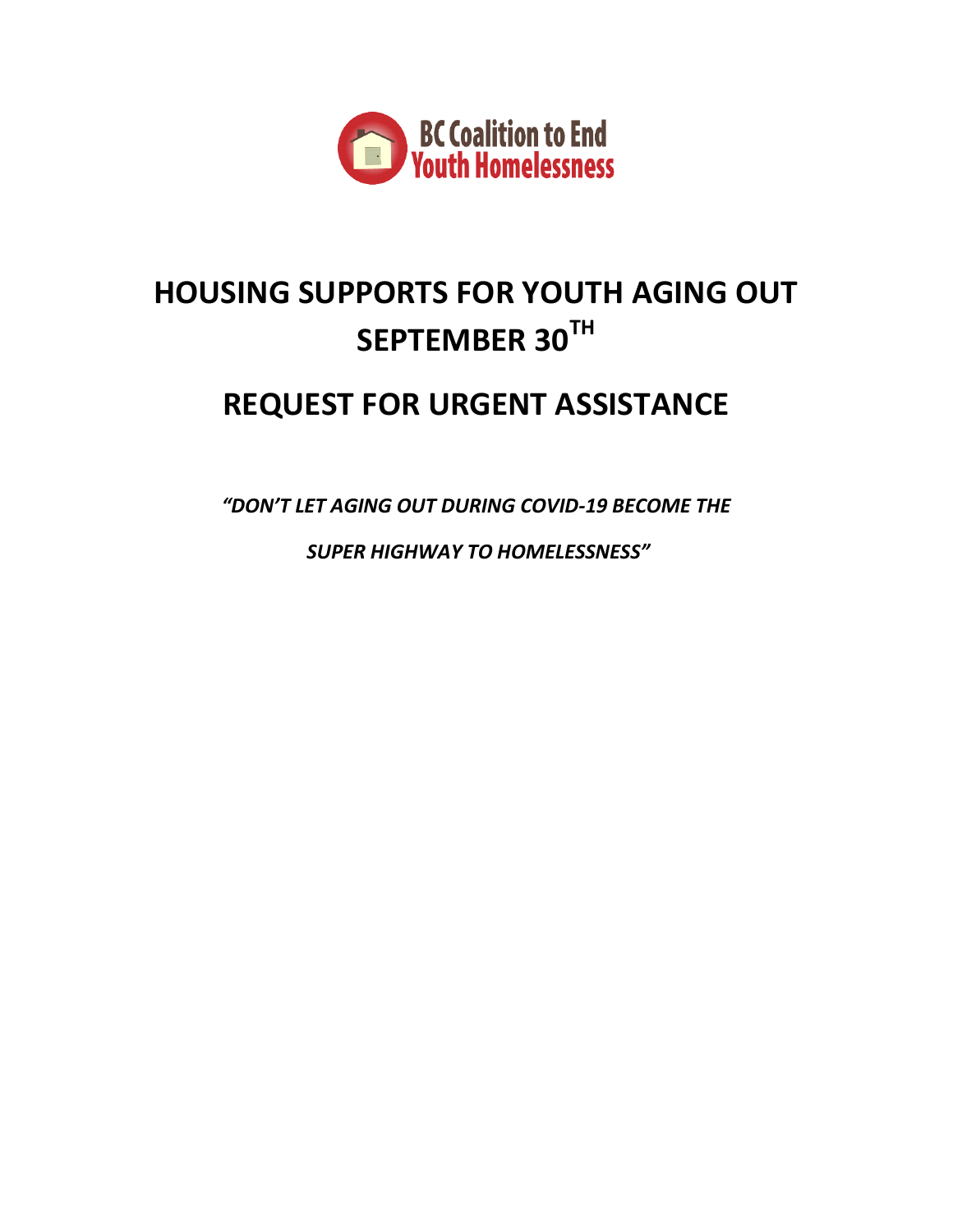#### **Background:**

 $\overline{a}$ 

The factors influencing youth homelessness are increasingly pronounced and complex with the onset of the COVID-19 pandemic. Youth are facing unprecedented challenges to securing safe and secure housing, which makes the prioritization of youth aging out a key priority to prevent an influx of homelessness in BC.

The BC Coalition to End Youth Homelessness (BCCEYH) released two reports on COVID-19 to the provincial government that highlighted the risk of homelessness for youth aging out during the pandemic.<sup>1</sup> This report resulted in collaboration with government and the sector to develop a housing plan to address youth homelessness, with an urgent priority on the elevated numbers of youth set to age out at the end of September, 2020. The Coalition is in the early stages of developing this action plan.

### **Urgent need to identify appropriate housing for larger cohort aging out:**

A key pathway into youth homelessness is aging out of the foster-care system at age nineteen. In fact, it is referred to as the "super highway" to homelessness. Youth aging out face poverty, trauma, discrimination, and a lack of housing or support resources to meet their developmental needs in order to prevent homelessness. Many young people do not have the privilege of family and need a community of support to bridge their transition to adulthood while fostering interdependence.

During COVID-19, emergency measures have been in place by MCFD to 'pause' the aging-out process for youth in care across BC. This allows youth to remain in their current placement. Transition planning has been challenging, with youth in some cases receiving short notice that these emergency measures have been extended until September 30<sup>th</sup>.

As a result of this six-month 'pause', the sector is anticipating a significantly larger cohort of youth aging out across BC at the end of the September. The actual numbers of youth are not yet known, but there will be potentially hundreds of young people facing homelessness as a result of their placements coming to an end during COVID-19. This is an emergency and this request to identify housing options for this cohort is a real opportunity to make sure these youth do not fall through the cracks and risk ending up homeless.

<sup>&</sup>lt;sup>1</sup> In 2017, the BC Coalition to End Youth Homelessness (BCCEYH) was founded with the purpose of leading the development of a provincial plan to end youth homelessness in BC. The BCCEYH is a coalition of over 40 organizations across the province that seeks to magnify the voices of youth with lived expertise by developing reports on various provincial ministries' roles and priorities related to youth homelessness.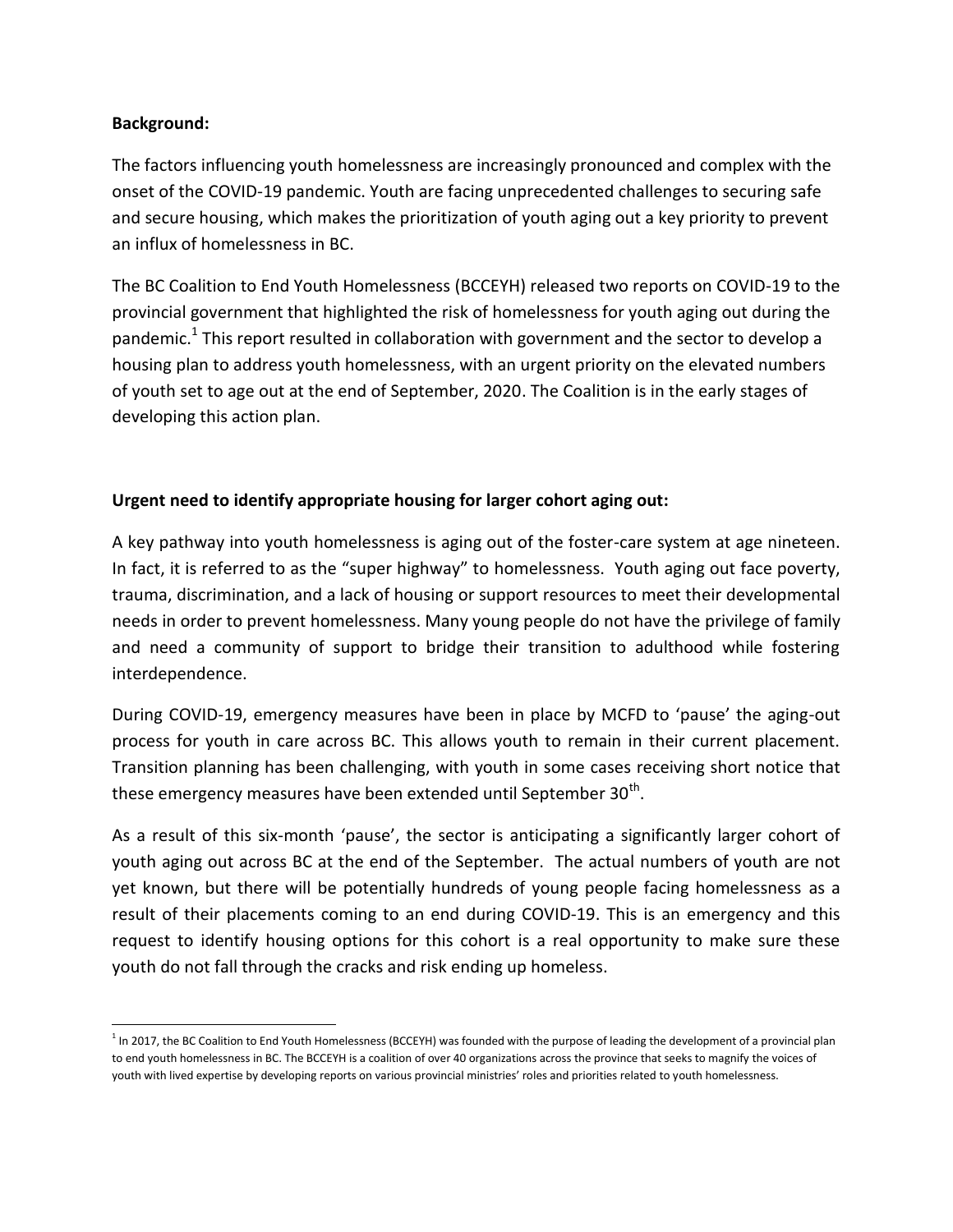#### **The Solution:**

This project's goal is to ensure youth aging out of care do not end up homeless on September  $30<sup>th</sup>$  The Coalition is calling for urgent action to match as many youth as possible with appropriate housing options. Where these options cannot be found, we will work with the Province to request an extension of care for youths aging out until appropriate housing can be secured.

To support coordination, MCFD has been requested to provide the exact numbers of youth who will be coming out of care in communities across the Province, after the 'pause' of 6 months. The status of transition planning and the numbers of youth who require a housing response such as a rental subsidy or program housing will be identified through collaboration with government, youth serving organizations, and reaching youth directly through an awareness campaign.

The BC Coalition to End Youth Homelessness is asking that BC Housing and the social housing sector work together to identify existing housing supports such as supportive housing spaces, units, subsidies, etc. that are available on October  $1<sup>st</sup>$  in their community that can be contributed to youth aging out. For example, one organization may dedicate 3 rental subsidies and a supportive housing unit that they already have available for October  $1<sup>st</sup>$ . The objective is to create an inventory of housing supports that this cohort can receive priority access to meet their needs.

Youth aging out of care will be matched to the appropriate housing intervention that meets their distinct needs. This will ensure each young person aging out has a solid housing plan by housing providers identifying priority housing to help youth during this emergency.

## **The Urgent Ask:**

We are requesting youth serving organizations, non-profit housing providers, and landlords to provide urgent support and identify existing housing options they have available for October  $1^{\text{st}}$ that they can contribute for this cohort aging out. We are also asking that you identify housing options in the following months, November and December as we believe that finding homes for the cohort that is aging out of care will take more than one month. This will create an inventory of housing in different communities that can be matched to youth. Housing options that are needed include:

- o Rental subsidies to support market housing
- o Rental subsidies & community support to secure/sustain housing